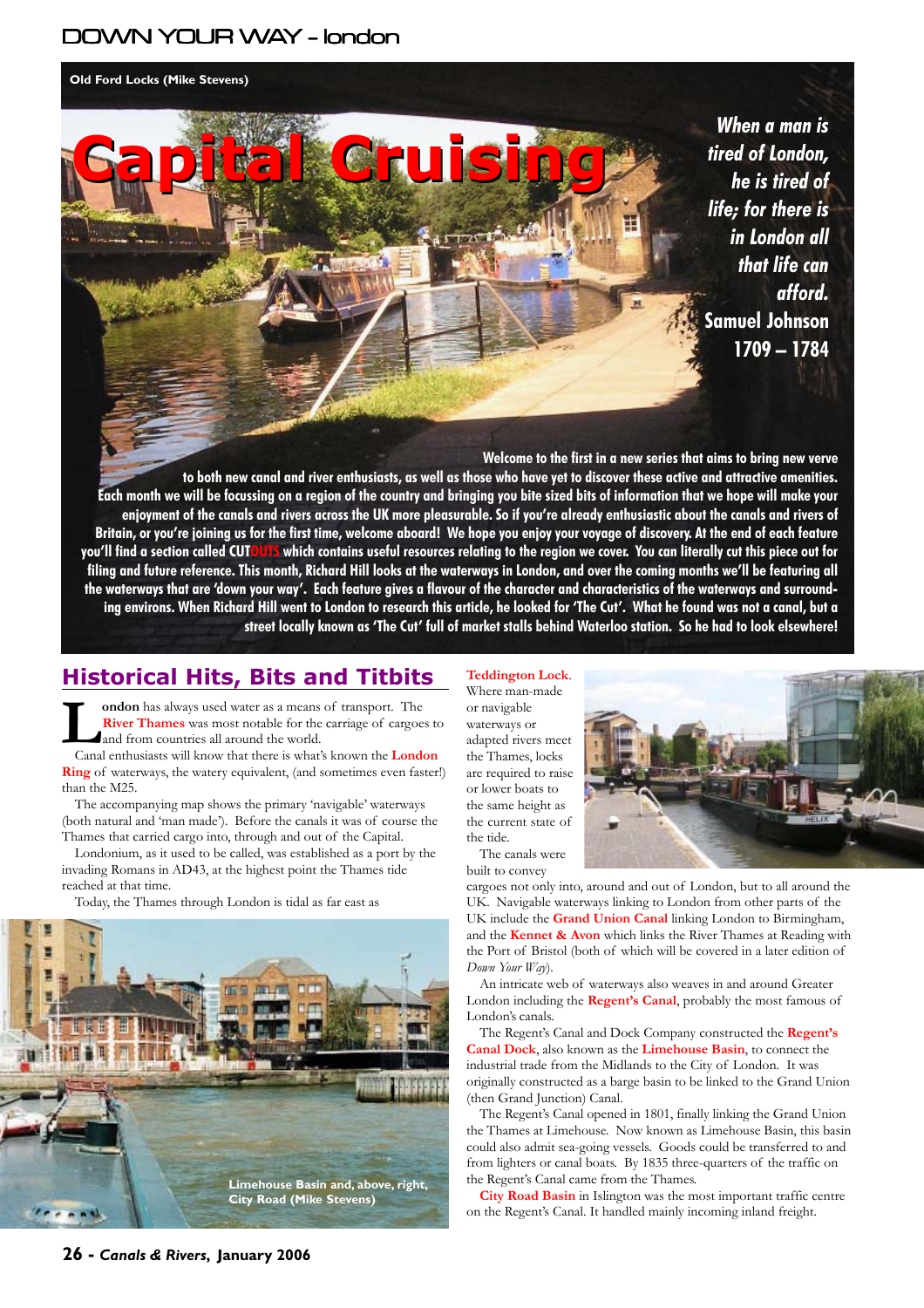## **Little Venice**

ittle Venice is described as 'an oasis of leafy calm', and considering that it's at the heart of the Capital City. For an 'inner city' waterway it's unusual in so much that all the grand terraced houses look out over the pool at Little Venice.

Little Venice, so named after the famous poet Robert Browning moved here from Venice for part of his life. The island in the centre is named after him.

At Little Venice itself you will find the **Puppet Theatre Barge**, the **Cascade Floating Art Gallery**, the **Waterside Cafe** and the excellent **Warwick Castle** pub. About half a mile east towards **Camden** - perched above the mouth of **Maida Vale Tunnel** - there is the picturesque **Cafe Laville**.

Each Mayday, holiday weekend, a major **Canalway Cavalcade** takes place here, usually attracting over 200,000 people and up to 200 visiting boats.

It really is a remarkable event, well worth visiting and details of the 2006 gathering will be published in WebWatcher's column in the May edition of *Canals & Rivers*.

# **Canal Curiosities**



**BLOW UP BRIDGE**

There are many curiosities to be found in and around the canals of London. One such is the unusually named **Blow-up Bridge** near **Regent's Park Zoo**. It was so-named after the narrow boat *Tilbury* exploded with its' cargo of gunpowder on 2 October 1874. During the reconstruction, the pillars were reinstalled the other way round to

offer a new, smoother surface for the tow ropes, and so the original 'pre-1874' grooves now appear on the towpath side of the pillars.

### **PADDINGTON ARMERS**

A short arm springs off Little Venice towards **Paddington**. Although only a short arm, it has a fascinating history. Here, prostitutes would ply their trade to boatmen. These prostitutes became known as 'Paddington Armers' to the boatmen, who used the big lamp on the front of their narrow boats to dazzle any lurking policemen, thus preventing the 'bobby' from being able to identify the boatman at the helm. This gave rise to the name 'Bobby

### **Paddington Arm sculptures (Richard Hill)**



Dazzler'! Currently, **Paddington Basin**, is being redeveloped on a scale to rival London's Docklands. *(See feature on page 32 of this issue)*



### **PUPPET THEATRE BARGE**

During the summer the puppet theatre barge tours the Thames, but from now until March is moored for performances in Little Venice.

The barge opened in 1982 and is unique. Described as one of London's more elusive treasures, it is an established 50 seat theatre with comfortable seating and all modern facilities, fully heated in the winter and cooled in the summer. Rich in atmosphere, it provides the ideal setting for the imaginative shows produced by this company. The theatre presents marionette and rod puppet spectacles throughout the year, spending the winter in central London, and the summer on the River Thames.



**Mr Rabbit meets Brer Santa:** In the current production, the mischievous wit of Brer Rabbit features in this Christmas adventure full of fun and surprises. A very special seasonal delight for both young and old. *Performances:* Dec 19 to 23 daily at 3pm. Dec 27 to Jan 3 daily at 3pm. Jan 7 & 8 at 3pm, Jan 14 &15 at 3pm, Jan 21 &22 at 3pm.

**The Flight of Babuscha Baboon:** The story of a baboon who wants to fly to the moon in a hot air balloon! *Performances:* Jan 28 & 29 at 3pm, Feb 4 & 5 at 3pm, Feb 11 to 19 at 3pm, Feb 25 & 26, Mar 4 & 5, 11 & 12, 18 & 19, 25 & 26 at 3pm.

## **Alex Prowse - Artist Illustrator**

**oored** in Little Venice is the restored Regents Canal barge *Crook*, home, studio and gallery of the artist and illustrator **Alex Prowse**. His open studio featured in the Channel 4 Television series *Water Stories*. Winner of the Manya Igel Fine Art Award in 1995 and the Frank Herring Award, 2000, Alex's one man shows have been seen in London, Mexico, Venezuela, and the US. His work may be found in a large number of collections including that of



Lord and Lady Sainsbury, The Saddlers Wells Theatre, London, and The Hotel de Ville, Paris.

He is perhaps more famous in the world of waterway enthusiasts and crime fiction enthusiasts for the book covers he created for the Leo McNeir novels including *Death in Little Venice*, *Devil in the Detail*, *Getaway with Murder* and *Kiss and Tell*.



The watercolour shown here is by Alex and is of his own barge *Crook*.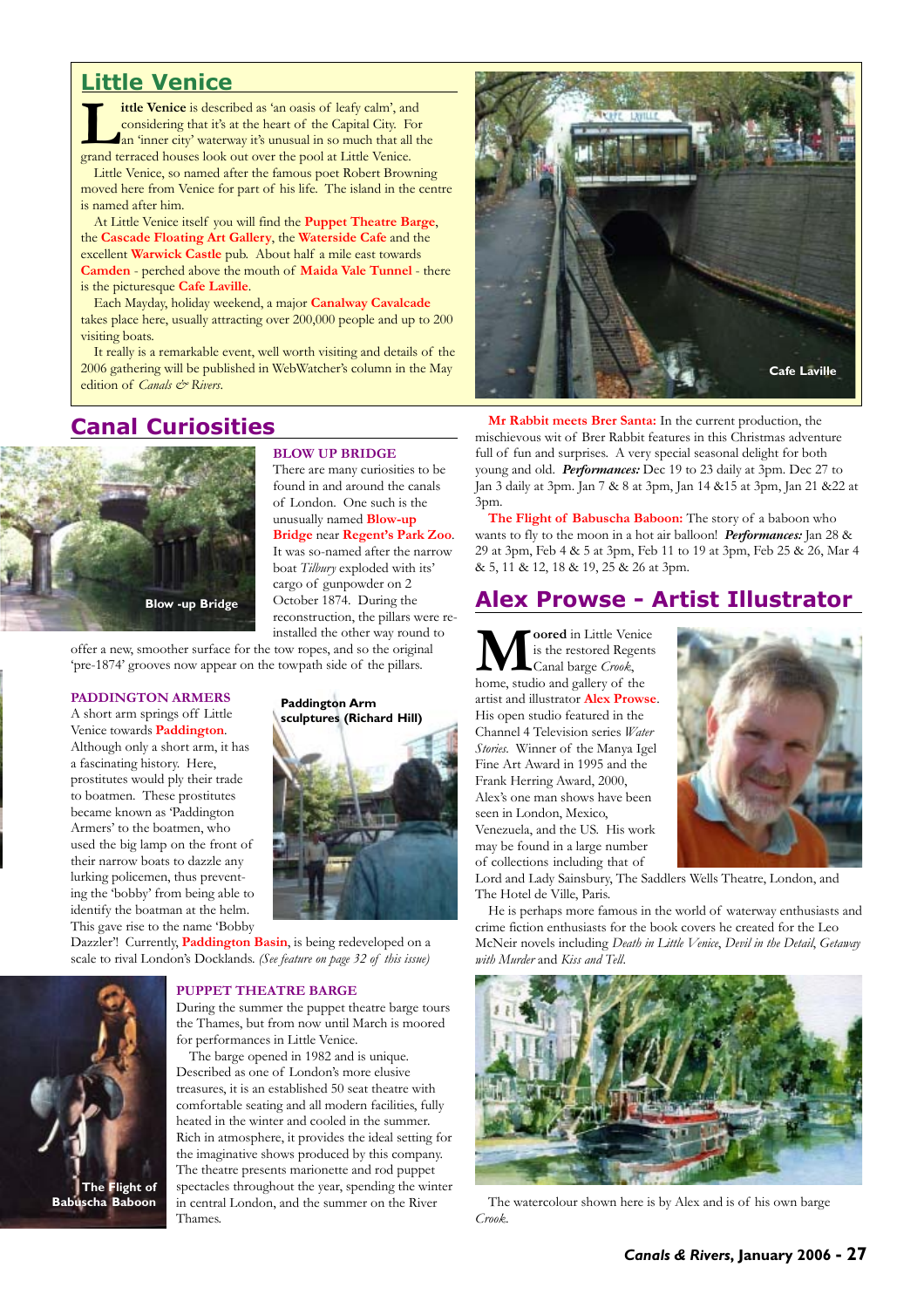# DOWN YOUR WAY - london

## Comedy Cuts If you fancy a comedy night out by the cut? Here are two famous venues:

### **JONGLEURS (Camden)**

This venue is situated in the heart of Camden's famous market in a splendid waterfront location.

### **CANAL CAFE THEATRE (Little Venice)**

Early in their evolution *The League of Gentlemen* held a weekly residency at the Canal Café Theatre. (Royston Vasey). This venue



# **Eats And Treats**

few hundred years ago, cockneys were more likely to be eating stewed pears, curds and whey, and even swans or turtles than the eclectic mix of cuisine choices available today. Back in 1544, sugar was still a novel and prized delicacy. It was imported from Morocco but, largely, prepared in the sugar refineries just to the east of the City in Spitalfields. Banqueting tables would be decorated with sugar sculptures.

The 1600's saw the rise in popularity of that Christmas staple, the turkey. They were walked in their thousands from Norfolk to the East End, where they were slaughtered.

According to *Epicure's Almanac*: 'The East End, boasted dozens (of restaurants), sprinkled along the Thames from Wapping, through Limehouse and all the way to Blackwall.'

The first mechanical vending machine, 'the curious mathematical fountain', was set up in the Black Horse Tavern, Smithfield at the end of the 17th century. It dispensed tea, coffee, whisky, raspberry and cherry brandy, and punch.

In the early 1900's, the East London Federation of Suffragettes' setup a Cost Price Restaurant at 440 Old Ford Road, allowing poor mothers with young children a cooked meal at lunchtime and hot soup in the evening.

hosts the satirical spirit of some of Britain's best. The Canal Café Theatre is located in Little Venice, one of the most beautiful parts of

London. The theatre is above the **Bridge House** pub, on the corner of Delamere Terrace and Westbourne Terrace Bridge Road. Some huge comic and cabaret talent can be seen here. The longrunning **NewsRevue** is a topical song and sketch show on every night from Thursday to Sunday.

Little Venice, Paddington, London 020 7289 6056. (see **CUTOUTS** for more information).



### **LONDON'S TRADITIONAL 'TUCK'**

Most areas of the UK have their traditional regional 'speciality'. Cornwall has its Cornish Pasty, The Potteries, Oat Cakes, and Wales, Bara Bryth (a Welsh Fruit Loaf). London's speciality is 'eel and pie' shops.

Eels are considered very healthy to eat as they contain the omega oils which help to reduce cholesterol. Eels are also meant to have aphrodisiac properties!

The first dated record of an Eel and Pie shop was recorded around 1850. These shops would have stalls outside, selling live eels for families to take home and cook. Inside was kitted out with marble floors and tables together with pictures and mirrors which hung on the walls, the floors would be covered with sawdust, to gather up the eel bones that were spat out. Today, the floors of these establishments are spotless!

Although far fewer that the hundred or so 'eel and pie' shops that had sprung up by World War II, there are still quite a few remaining that retain the authenticity of traditional 'eel and pie' shops. Here you can still tuck into steaming plates of meat pie or eel served with mashed potatoes and green parsley 'liquor'. The parsley liquor is a green sauce sometimes, although not always, made with the eel juice left over from cooking eels, jellied eels being another much-loved cockney food.





**28 -** *Canals & Rivers***, January 2006**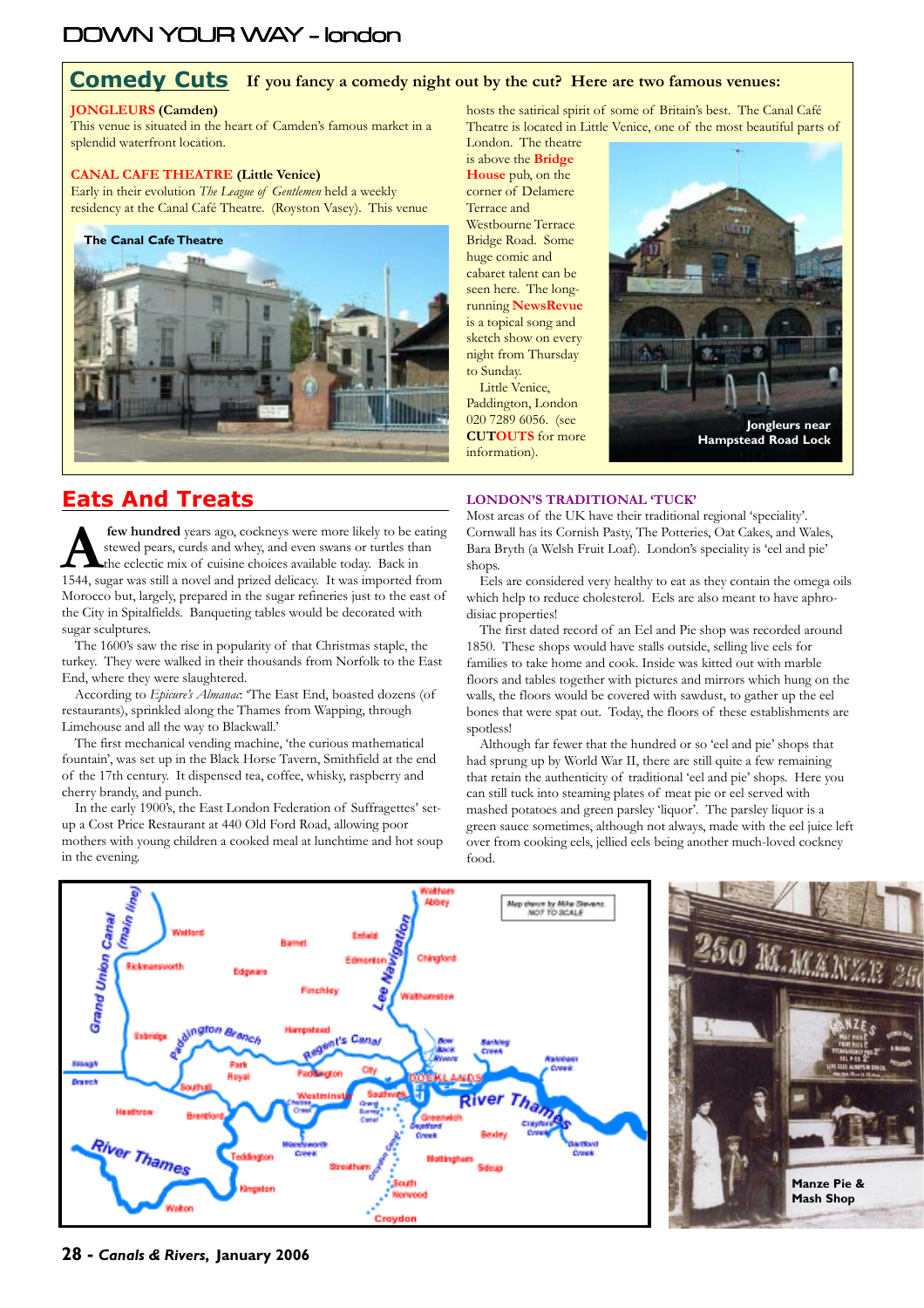The oldest surviving pie and mash shop is **M. Manze** at 87 Tower Bridge Road. (it has been there since 1891).

### **TWO TO TRY!**

**M. Manze**, 87 Tower Bridge Road, SE1.

**The Cockney Pie & Mash Shop**, 314, Portobello Road, London, W10

### **PEA SOUP**

Green pea soup or 'London Particular' gave its name to the fog that once enveloped London so intensely. It was Charles Dickens who, in *Bleak House*, first named London's famous fog after the particularly thick soup. Another London soup is Water Souchet - a fish soup, thought to originate from the Dutch dish 'waterzootje'.

### **ICE CREAM**

In 1847, a man called Carlo Gatti arrived in from the Italian speaking area of Switzerland and began selling refreshments from his own stall. Historical documents show that Mr Gatti bought ice cut from the Regent's Canal under the terms of a contract with the Regents Canal Company.

Mr Gatti also owned ice wells (sometimes referred to as ice houses) where ice and other food items were stored. He was registered as an ice merchant during the 1860's when his first shipment of 400 tons of ice from Norway was recorded. The readily available ice stored in his ice wells allowed Mr Gatti to make ice cream in larger quantities and he was also thought to be the first ice cream maker to sell to the ordinary man and woman who had previously been unable to afford such a luxury. Few of these London ice wells remain – but the most well known are **New Wharf Road** near **Kings Cross** station, a former ice warehouse built in the early 1860's for Carlo Gatti. This is now home to the **London Canal Museum** which features many exhibits showing the history of ice cream making and selling in Victorian London. *(see London Canal Museum).*



### **LONDON ALE Young's the oldest!**

Traditional draught beer has been produced on the site of the **Young's Brewery** in Wandsworth, South London since 1581, which makes the Ram Brewery the oldest site in Britain on which beer has been brewed continuously.

In 1581 beer brewer Humphrey Langridge was brewing at the sign of the *Ram*, a prominent Wandsworth inn since 1533. It is now the site of the Brewery Tap and present day tun room. Humphrey Langridge not only provided beer for the *Ram Inn's* own customers, stabling for horses and beds for travellers, but casks of beer for other local pubs and private houses. The modern brewery takes its name and trademark from the sign of this ancient inn - a ram traditionally denotes pugnacity and bravery. Look out for Young's beers at pubs throughout London.

Young's Special: A classic bitter that has gained cult status among cask ale drinkers. Amber in colour, Young's Special has a fruity, slightly estery nose with a good hop aroma and full round flavour, a fine

# **The famous poet John Burns once said the** *Thames was full of liquid history.*

balance between malt and hops. 100% malt brew: Maris Otter and crystal malt together with Fuggle and Golding hops.

### **Young's Waggle Dance:**

Unusual name, unusual beer. The Waggle Dance is a movement a bee performs to alert the hive of a source of nectar. Waggle Dance is brewed with a touch of honey which gives it a taste of summer no matter when you raise a glass. This is balanced by a healthy does of hops to provide the bitterness that gives a wonderfully delicate flavour. The brewers claim that: "The overall result is beautifully balanced and sneakily seductive." Pale ale and crystal malt, Fuggle and Golding hops together with South American honey create this



delicious golden ale with a superb honey aroma.

Young's beers are available at very many London Pubs, but if you want to stay near water, try the **Boathouse**, 32 Brewhouse Lane, Putney, London SW15 2JX.

### **SPOILT FOR CHOICE?**

There are literally thousands of eating establishments all over London. Here is a small selection of canal, riverside or floating restaurants. **Lock 17:** A multi purpose venue containing bar/restautants, premier live music and comedy club. S et in the heart of **Camden Town** adjacent to the tranquil Regent's Canal.

**Feng Shang Floating Restaurant:** Cumberland Basin, Prince Albert Road, NW1.

**The Lotus Chinese Floating Restaurant:** 38 Limeharbour, Inner Millwall Dock E14 9RH.

**All Bar One:** (Canary Wharf), Mackenzie Walk, London, E14 5EH. **Canal 125:** Bar & Restaurant. 125 Caledonian Road, London, N1 9RG.

### **STILL HUNGRY FOR MORE?**

**Time Out London Eating and Drinking Guide:** Time Out Publications. ISBN: 0903446553. **Time Out Cheap Eats in London 2005/6:** Time Out Publications. ISBN: 1904978401.

**www.london-eating.co.uk**

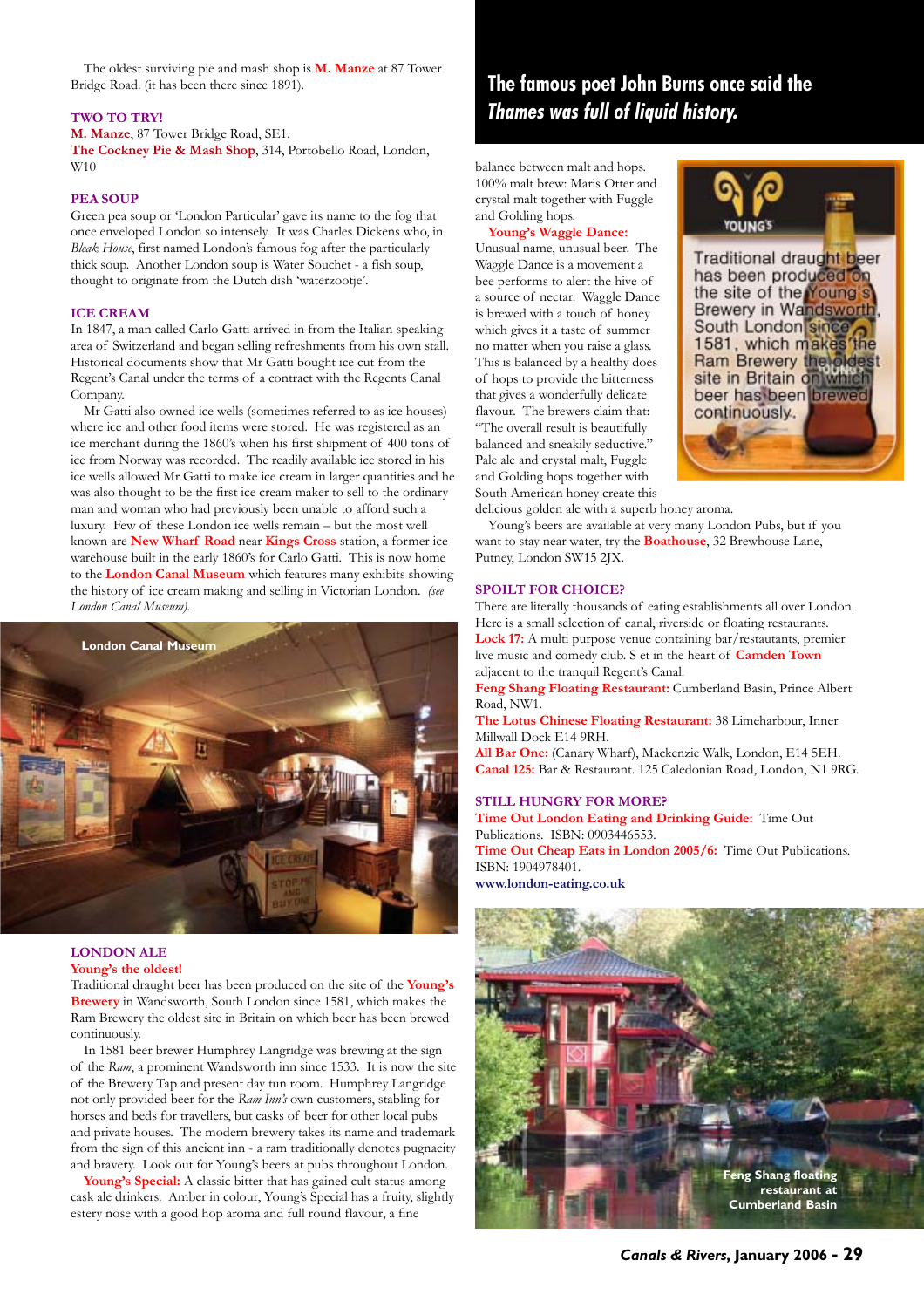# DOWN YOUR WAY - london

# **Shop till you Drop**

ention London and shopping in the same line and what springs to mind? Harrods? There are literally thousands of shops in London, but some of the more interesting ones are the markets dotted around the city.

The biggest and most well known is **Camden Market** *(right)*. There are a number of markets to visit in Camden, and you could literally spend days checking them out. **Camden Lock Market** is down by the canal and sells all sorts of things, not just the crafts for which it became famous. **Camden Stables Market** sells clothes, and you can pick up bargains too at the **Buck Street** and **Inverness Street Markets**. These are all open seven days a week. Plus there's the lively **Camden Canal Market**, open Friday to Sunday each week, and the **Electric Ballroom**, open on Sundays. And this is all in the heart of Camden Town, a throbbing centre of shops, bars, restaurants, clubs, theatres and cinemas. If you're a visitor to London, Camden Town should be on your list. Other famous London markets in London include **Portobello Road**, **Covent Garden** and **Greenwich**.



### **LONDON CANAL MUSEUM**

At the London Canal Museum you can see inside a narrow boat cabin, learn about the history of London's canals, about the cargoes carried, the people who lived and worked on the waterways, and the horses that pulled their boats. The museum is home of unique historical and huge Victorian ice wells used to store ice imported from Norway and brought by ship and canal boat to be stored. The two ice wells are circular, underground brick lined wells about 30 feet in diameter. Originally some 40 feet deep, today the floor is about 20 feet below the level of the ground floor. *(see also Ice Cream).* **Tel:** 020 7713 0836

**Web: www.canalmuseum.org.uk Tube Kings Cross**

## **SITES**

**British Waterways www.britishwaterways.co.uk Waterscape www.waterscape.com National Cycling Network** Tel: 0845 113 0065 **www.sustrans.org.uk Ramblers Association**

Tel: 020 7339 8500 **www.ramblers.org.uk**



# **It's a wind-up!**

**At various locations along the canal, you'll find these 'wind-up' narrative signs. Great fun and fascinating tales.**

**Notes for Boats Navigating the Tidal Thames** Although it is usually larger craft which navigate the tidal Thames, it is perfectly possible for small craft such as narrow boats to travel along the Thames, but with experience and extreme caution. A leaflet *The Tidal Thames – A Guide to users of Recreational Craft* is available from the Port of London Authority (see **CUTOUTS** for contact details.)

# **Sights and Sites**

### **SIGHTS**

**Museum of London:** London Wall. London EC2Y 5HN. **Tel:** Recorded information line: 0870 444 3851. **Tel:** Automated information line: 020 7600 0807. **Web: www.museumoflondon.org.uk Tube: St. Paul's**

**Museum in Docklands:** No. 1 Warehouse, West India Quay, Hertsmere Road, London E14 4AL. **Tel:** Recorded information line: 0870 444 3856 **Tel:** Main switchboard: 0870 444 3857 **Tel:** 0870 444 3858 **Web: www.museumindocklands.org.uk DLR: West India Quay Tube: Canary Wharf**



**30 -** *Canals & Rivers***, January 2006**